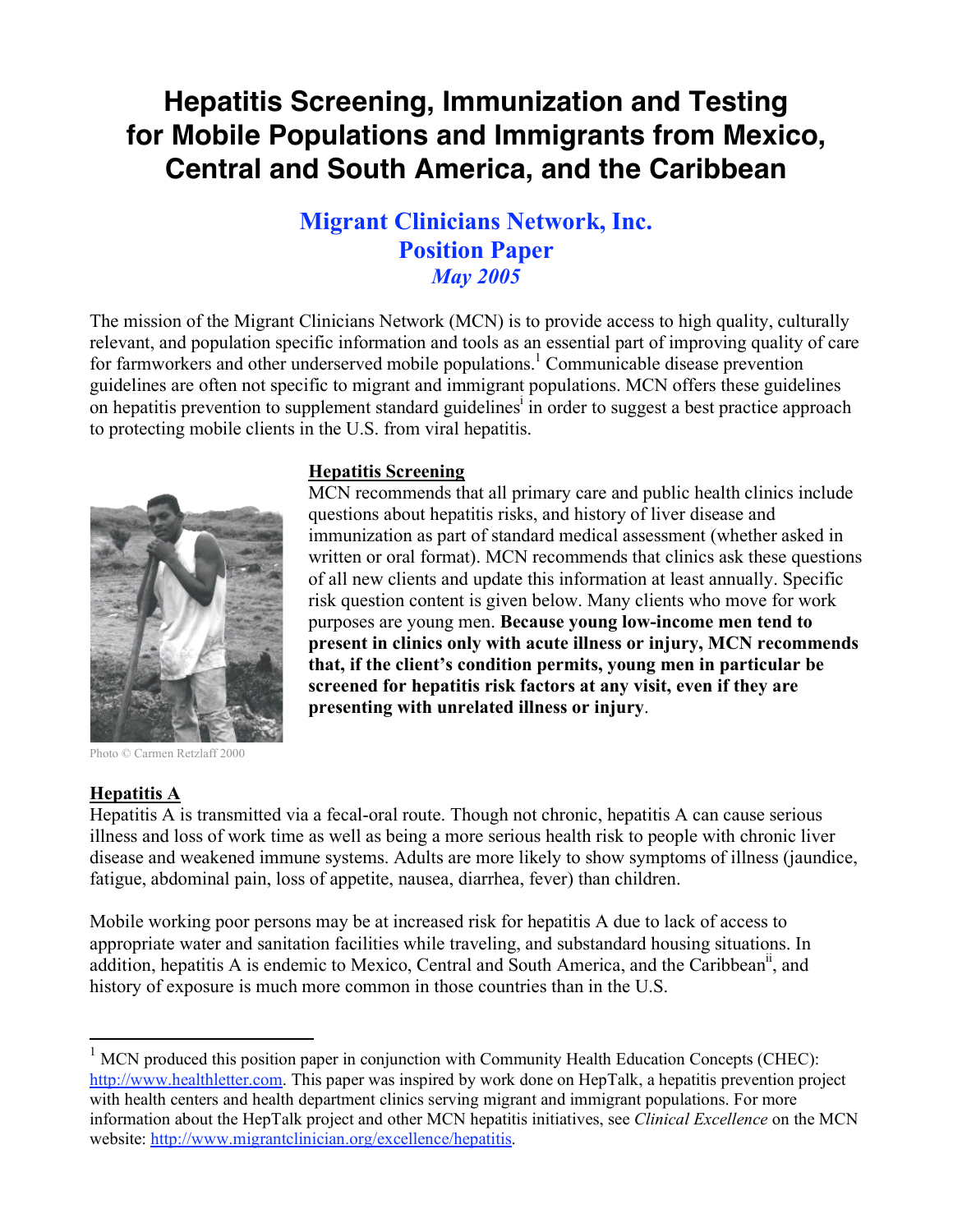Standard risk assessment questions for hepatitis A should include the following: standard handwashing practices around food handling and diapering; gender of sexual partners (men having sex with men or a male partner who has sex with men); country of origin, travel history, and current travel plans; as well as history of hepatitis A disease and hepatitis A vaccination.

Hepatitis A vaccination (a two-shot series, with the second shot at 6-12 months after the first) is recommended for persons with chronic liver disease (including chronic alcoholism), men who have sex with men, and persons who work with hepatitis virus in a laboratory setting. These recommendations apply to migrant and immigrant populations in the same way as to all other groups.

Hepatitis A vaccination is also recommended for "persons traveling to or working in countries that have high or intermediate endemicity of hepatitis A.<sup>"iii</sup> This description might include many migrant workers who travel between Mexico (or Central or South America or the Caribbean) and the US. **However, because hepatitis A is endemic in their countries of origin, MCN recommends that clinicians serving migrant and mobile populations assume that adolescents and adults who spent significant portions of their lives in Mexico, Central or South America, or the Caribbean have been exposed and developed immunity to hepatitis A. These adults should not be tested or immunized for hepatitis A, even if they are traveling to Mexico, Central or South America, unless they meet other standard hepatitis A risk criteria (listed above).** 

**MCN also recommends that children over 24 months 2 who were born in the US and will be traveling to Mexico, Central or South America, or the Caribbean with their families be vaccinated against hepatitis A. For older children, between the ages of five and 12, who have already lived in or traveled to Mexico, Central or South America, or the Caribbean, hepatitis A testing may be cost-effective, if time allows, in order to decide whether to vaccinate them if they are traveling again to an endemic area**. One study found that children along the US-Mexico border who visited Mexico with their families were susceptible to food-borne exposure to hepatitis A via street vendors.<sup>iv</sup> The child will have optimal protection from hepatitis A after two weeks from the first vaccination, so the series should be started as far in advance of the travel as possible, but given even if the child is leaving immediately.

The Centers for Disease Control and Prevention (CDC) also recommends hepatitis A vaccination for "children in states, counties, and communities where rates of hepatitis A were/are at least twice the national average during the baseline period of 1987-1997." Also, "children living in areas where rates of hepatitis A are greater than the national average but lower than twice the national average should be considered for routine vaccination." These are urban and rural areas with high rates of hepatitis A.<sup>v</sup> The eleven higher incidence states are: Arizona, Alaska, Oregon, New Mexico, Utah, Washington, Oklahoma, South Dakota, Idaho, Nevada, and California. Intermediate incidence states are: Missouri, Texas, Colorado, Arkansas, Montana and Wyoming. Because migrant children may move through these areas, **MCN recommends that migrant children between the ages of 24 months and 10 years whose families are expected to move frequently for work be vaccinated against hepatitis A**. vi

If hepatitis A vaccination is indicated and immunization records are not available and/or history of hepatitis A is inconclusive, clients can be vaccinated for hepatitis A: vaccination of persons with immunity to hepatitis A is considered safe. A combination hepatitis A and B vaccine is an option for immigrant and migrant children for whom both immunizations are indicated (this is a three-shot series: infant vaccination schedules vary slightly by vaccine brand<sup>vii</sup>).

<sup>&</sup>lt;sup>2</sup> The hepatitis A vaccine is currently approved in the U.S. for children over 24 months.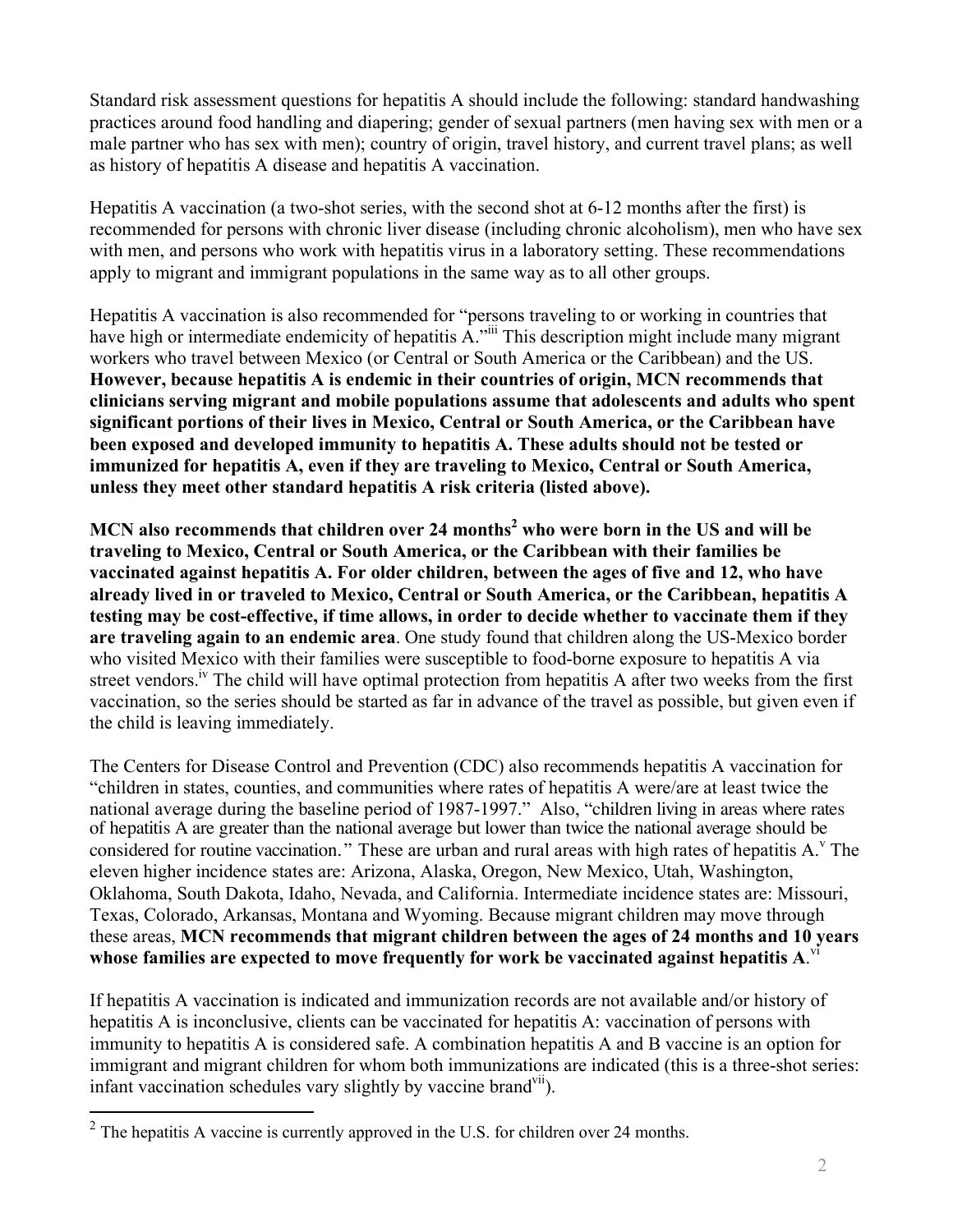## **Hepatitis B**

Hepatitis B virus is spread through blood or infected body fluids, via unprotected sex, sharing injection equipment, job-related needlesticks, and vertical transmission from an infected mother. In the U.S., hepatitis B is primarily a sexually transmitted infection. Adults are more likely to show symptoms of illness (jaundice, fatigue, abdominal pain, loss of appetite, nausea, vomiting, joint pain) than children, and about 30% of those infected show no symptoms. Infection can be acute or chronic and chronic infection is more likely for persons infected in childhood. Chronic infection can lead to cirrhosis, liver cancer, and liver failure.

Standard risk assessment questions for hepatitis B should include the following: current sexual activity, sexual history (number of partners in the last six months) and history of unprotected sex; gender of sexual partners or partners' partners (men having sex with men or woman's male partner who has sex with men); information on partners' partners (whether partner is monogamous, has unprotected intercourse with IDU); history of sexually transmitted infections; history of injection drug use or sharing of any kind of injection equipment; and country of origin; as well as history of hepatitis B disease and hepatitis B vaccination. Anecdotal reports from immigrants and migrant clinicians indicate that sharing of needles for self-injection of vitamins, antibiotics, or injectable contraceptives may occur among groups of immigrants from Mexico and Central America. Therefore, **MCN recommends that clinicians serving this population ask about sharing of any needles for any reason.** 

Hepatitis B vaccination (typically a three-shot series, with the second dose at 1-2 months after the first, and the third 4-6 months following) is recommended for adults with renal failure/end-stage liver disease, recipients of hemodialysis or clotting factor concentrates, healthcare and public safety workers who have exposure to blood in the workplace, correctional inmates, persons with HIV, and household and sexual contacts of infected persons. Behavioral risk factors and vaccine indications include injection drug users, persons with more than one sexual partner in the previous six months, persons with a new sexually transmitted infection, all clients of STD clinics, and men who have sex with men. These recommendations apply to migrant and immigrant populations in the same way as to all other groups.

Accelerated hepatitis B vaccine schedules have been considered for international travelers leaving before the three-shot series can be completed in and for inmates in correctional facilities for whom the vaccine is indicated but who are scheduled to be released before the series can be completed. Similarly, **MCN recommends that clinicians consider acceleration of the second dose of hepatitis B vaccine in adults for whom the vaccine is indicated who will be migrating and leaving the care of the clinic**; clinicians may choose to administer the second dose within three weeks of the first and assume that adequate coverage is likely with two completed doses rather than three. Hepatitis B vaccination given in series closer than the suggested guidelines is considered safe. The entire three dose hepatitis B vaccine series is preferred whenever possible, to ensure long-term immunity. There is no outer time limit to complete the schedule: the third dose can be given years later.

All children in the U.S. should be vaccinated against hepatitis B as part of their routine immunization series<sup>ix</sup>. Hepatitis B is also recommended for children in Mexico, and vaccination coverage rates are reported to be high in recent years (since  $2000$ ).<sup>x</sup> If hepatitis B vaccination is indicated and immunization records are not available and/or history of hepatitis B is inconclusive, clients can be vaccinated for hepatitis B: vaccination of persons with immunity to hepatitis B is considered safe. **MCN recommends that clinicians take every opportunity to assess immunization status of immigrant adolescents from Mexico, Central and South America and the Caribbean**: routine hepatitis B vaccine was generally not in place in those countries when those children were young.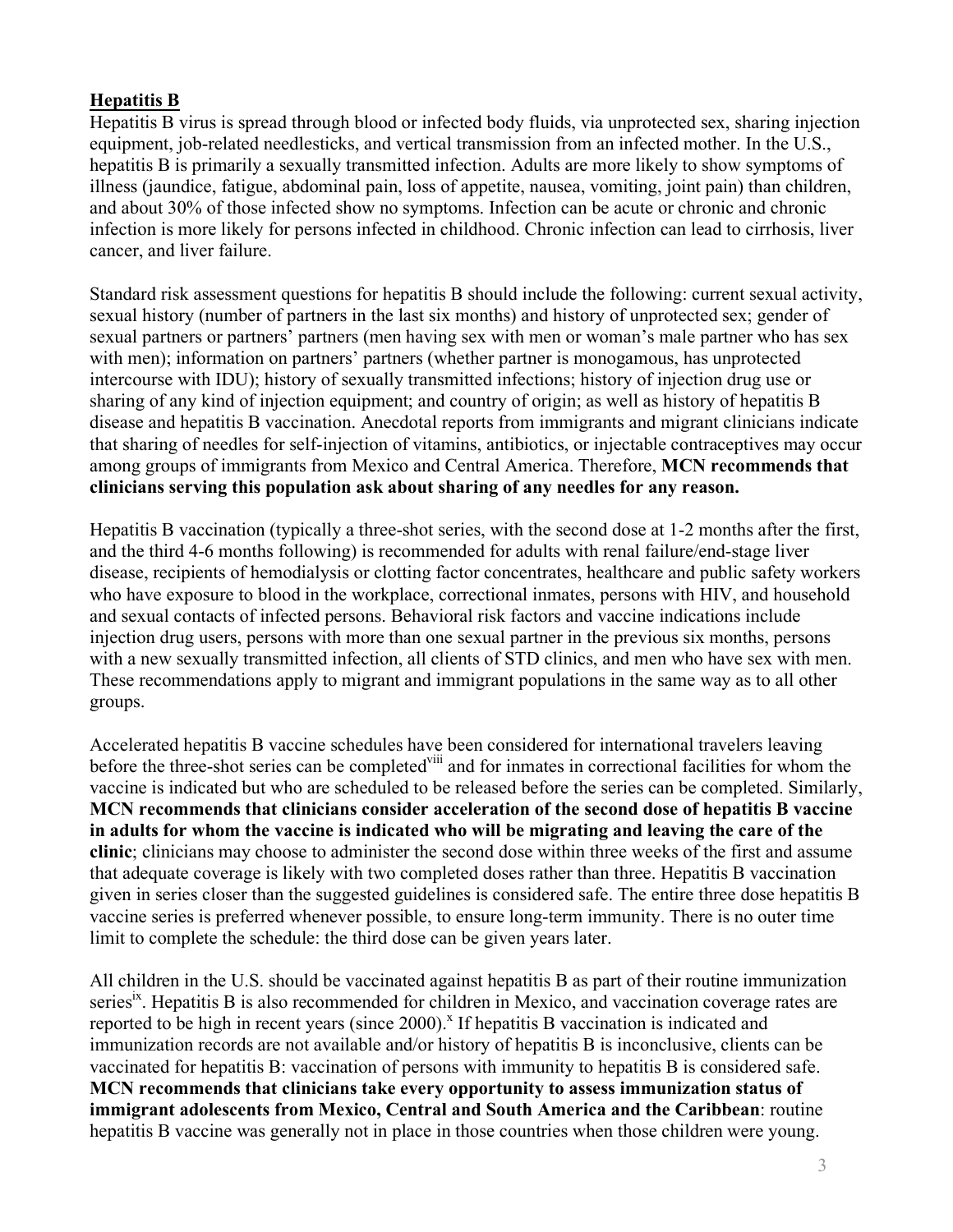All pregnant women should be tested for hepatitis B early in pregnancy and retested later in pregnancy if they have behavioral risk factors during the pregnancy. **MCN recommends that mobile prenatal clients lacking complete records from previous prenatal visits indicating hepatitis B screening be tested for hepatitis B**.

Because many young adults have multiple sexual partners, changes to current recommendations are being considered to move toward vaccination of all young adults, since adequate sexual risk assessment is sometime not undertaken or possible. **MCN recommends that all adults be vaccinated against hepatitis B, especially adolescents and young adults under 30.** This appears to be best clinical practice to fully protect young people against hepatitis B.

Parts of Central America and the Caribbean are considered to have intermediate rates of hepatitis B.<sup>xi</sup> This includes countries of common origin for migrant workers in the U.S., including Guatemala, Honduras, El Salvador, Dominican Republic **3**xii and Haiti.Little data has been gathered on hepatitis B rates in these countries. Countries with endemic hepatitis B have high rates of vertical or perinatal transmission and children infected with hepatitis B have a much higher risk of developing chronic hepatitis B (and subsequent problems including liver cancer).<sup>xiii</sup> In light of these risks,  $4\overline{MCN}$ **recommends that persons born in Guatemala, Honduras, El Salvador, the Dominican Republic** and Haiti be tested for hepatitis B.<sup>5</sup> In addition to providing optimal protection from disease for clients, screening of immigrant clients will also add to the knowledge base about the level of risk for children from those countries. MCN will advocate for further data collection on hepatitis B rates in Latin America and among immigrants to the United States.

Vaccinating young adults against hepatitis B and testing persons born in countries that may have high rates of perinatal transmission of hepatitis B is best practice for protecting the health of Latin American immigrant clients. Many clinics and clinicians do not have funding for adult immunizations and serologic testing for hepatitis B. MCN will continue to advocate for funding for these clinical resources.

## **Hepatitis C**

Hepatitis C virus is spread through blood or infected body fluids, via sharing injection equipment, jobrelated needlesticks, and vertical transmission from an infected mother. In the US, hepatitis C is primarily transmitted through sharing of injection drug needles and equipment. Hepatitis C is the most common chronic bloodborne infection in the US. Hepatitis C often found to be chronic and can lead to liver failure. There is no vaccine against hepatitis C infection.

<sup>&</sup>lt;sup>3</sup> While these four countries are rated by CDC as "intermediate risk," there is a lack of data. One study (in 2000) indicated a 21.4% seroprevalence rate in the Dominican Republic, which would place the Dominican Republic

in the high prevalence category.<br><sup>4</sup> Approximately 90% of hepatitis B infected infants become chronically infected. Risk of death for cirrhosis or hepatocellular carcinoma for chronically infected persons is  $15{\text -}25\%$ .

 $<sup>5</sup>$  In addition, Hepatitis B is endemic to the Amazon Basin of South America. Few migrants come to the US</sup> from this area, but if these patients do present, **MCN recommends that persons who were born or whose parents were born in the Amazon Basin (including Peru, northern Chile, southern Columbia, extreme southern Venezuela, northwestern Brazil and northern Bolivia) be tested for hepatitis B**, as well as those from the intermediate-risk areas of northern Venezuela, Guyana, Suriname and central and southern Brazil.